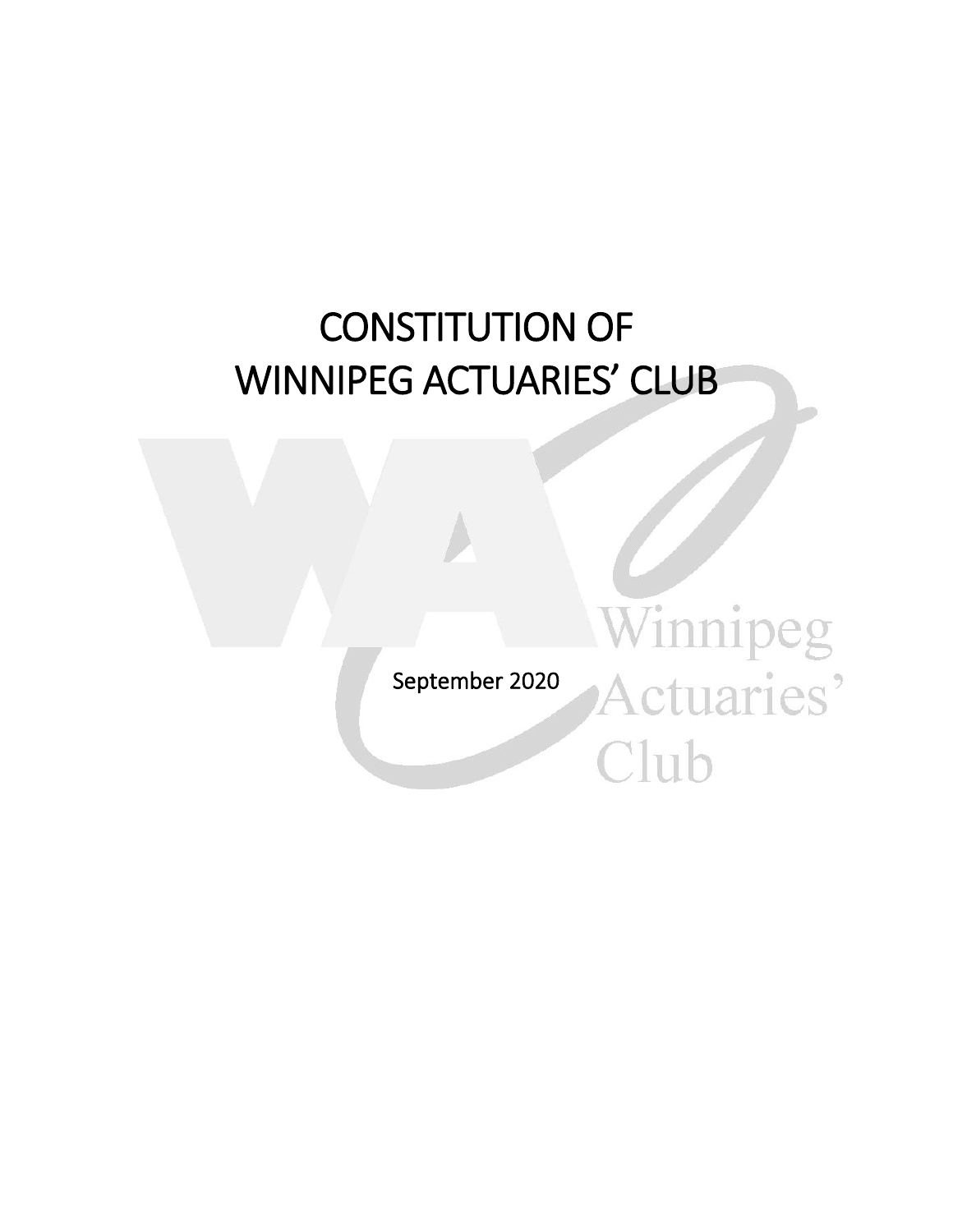#### **CONSTITUTION OF THE WINNIPEG ACTUARIES' CLUB**

The Name of the Club is:

## **Winnipeg Actuaries' Club (WAC)**

#### **PURPOSE**

1. The Winnipeg Actuaries' Club (WAC) is a local association of Fellows and Associates of recognized actuarial organizations that provides its members with networking opportunities to foster members' professional and technical growth. The WAC also supports the development of Manitobans who aspire to a career in the actuarial profession.

The Club is organized exclusively for such purposes and is not organized for profit.

#### **MEMBERSHIP**

2. **Eligibility:** A person shall be eligible for membership in the Club if the person falls within:

Class A:

- (a) Fellows or Associates of the Canadian Institute of Actuaries,
- (b) Fellows or Associates of the Society of Actuaries,
- (c) Fellows or Associates of the Casualty Actuarial Society,

(d) Or equivalent from another actuarial organization, Residing in Manitoba.

Class B:

(e) Retired Fellows or Associates, with no active employment. Residing in Manitoba.

- 3. Nomination for admission to membership by a member of the Club shall be made to the Secretary.
- 4. Any member wishing to withdraw from membership may do so upon a notice to either the Secretary or Treasurer. If any member is in arrears for fees or assessments for any year, such member shall be automatically suspended at the expiration of twelve months from the date such fees were due and shall thereafter be entitled to no membership privileges or powers in the Club until reinstated.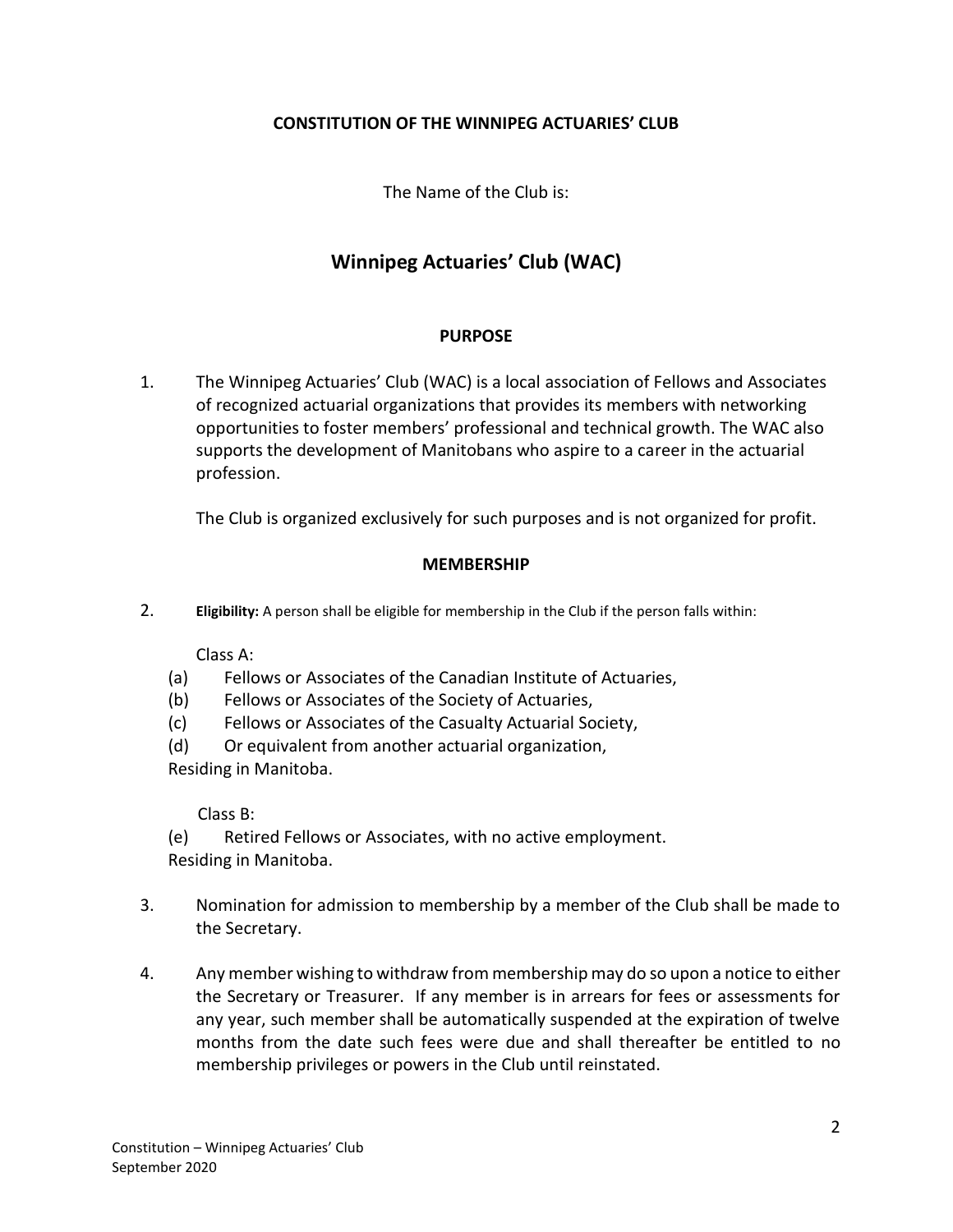#### **DUES AND ASSESSMENTS**

- 5. Membership fee in the Club shall be as determined by the members, assessed biannually, and payable to the Treasurer. The membership fee may vary by class of membership.
- 6. Non-members who are sponsored by a member may attend meetings and will not be subject to the membership fee that is collected from Members. The Club has the right to charge different rates for Class A (Employed), Class B (Retired) and Non-members for meetings.

#### **SEMI-ANNUAL BUSINESS MEETINGS**

7. The Club shall hold semi-annual luncheon business meetings in Spring and Fall, often falling in the months of May and November. The educational content presented in these meetings provide Continuing Professional Development credits for members and non-members attending.

#### **NETWORKING MEETINGS**

8. The Club shall hold up to two networking meetings a year, events may change but should accommodate interests of the members and promote networking of members. Timing of these events should fall between semi-annual meetings, often falling in months of July/August and February/March.

#### **COMMUNICATIONS**

9. Communications outside of semi-annual meetings will be sent to members of the Winnipeg Actuaries' Club via email or on the website (insert link) and will meet the purpose of the club. Emails regarding private job postings will not be distributed, though public postings for educational opportunities, such as instructor positions at the University of Manitoba, will be distributed.

#### **BOARD OF DIRECTORS**

- 10. The affairs of the Club shall be conducted by the Board of Directors subject to the existing Constitution of the club and to any motions properly brought forward and approved at any meeting of the Club or through email voting procedures.
- 11. The Board of Directors positions include the President or Co-Presidents, Treasurer, Secretary, and two positions of Member at Large.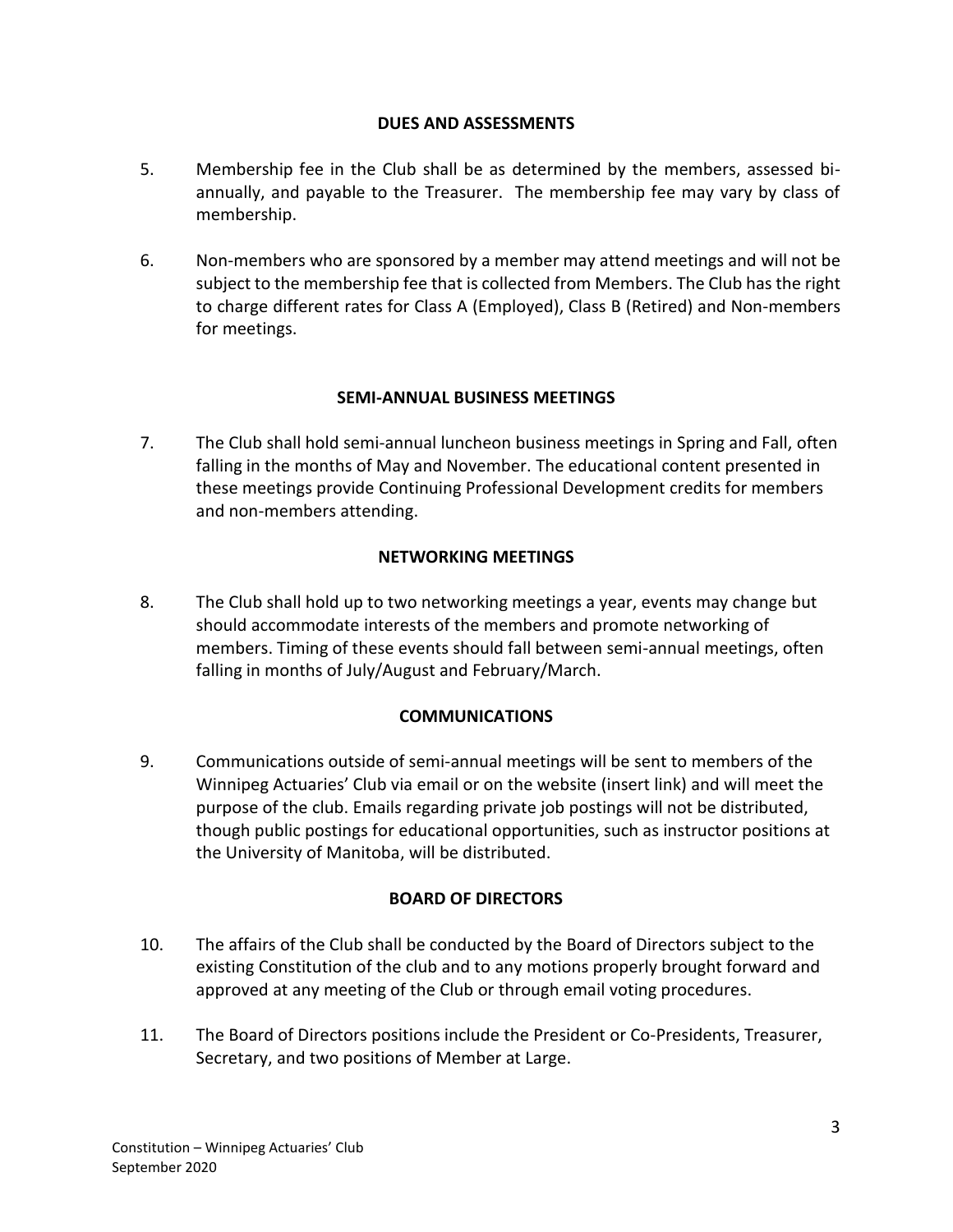- 12. The Board of Directors will meet throughout the year as frequently as they deem fit. They will meet for one in person meeting to determine the goals for the year where lunch will be covered by the club surplus.
- 13. No committee member or member of the Club shall receive any remunerations for his or her services to the club, apart from the annual Board of Directors lunch meeting.

## **ROLES AND RESPONSIBILITIES OF THE BOARD OF DIRECTORS**

### PRESIDENT / CO-PRESIDENTS

- 14. During a two-year period, the President or Co-Presidents is/are responsible to represent the club members. Duties include:
	- Hosting (planning and running) Club semi-annual business meetings
	- Setting of Club goals for the year with the Board
	- Coordination with actuarial associations and host external speakers for semi-annual business meetings
	- Presentation of Club scholarships at the University of Manitoba Fish Dinner
	- Sitting on the U of M selection committee to determine the scholarship winner
	- Leadership of the Board, hosting quarterly executive committee calls
	- Ensuring the Club purpose is fulfilled
	- The President or at least one Co-President will have signing authority to the Club bank account
	- Updating the Constitution with any required and voted in changes
	- Transferring duties to a successor upon exit of role

#### TREASURER

- 15. During a two-year period, Treasurer duties include:
	- Management of the Club's finances and have signing authority to the Club bank account
	- Presentation of the Club financial position to members at the Spring semiannual business meeting
	- Processing and collecting all membership dues, coordinating with the Secretary on member status and class in order to do so
	- Participation in Board quarterly meetings
	- Transferring duties to a successor upon exit of role

In case of the absence of the Treasurer, duties shall be discharged by such member as may be appointed by the President/Co-Presidents.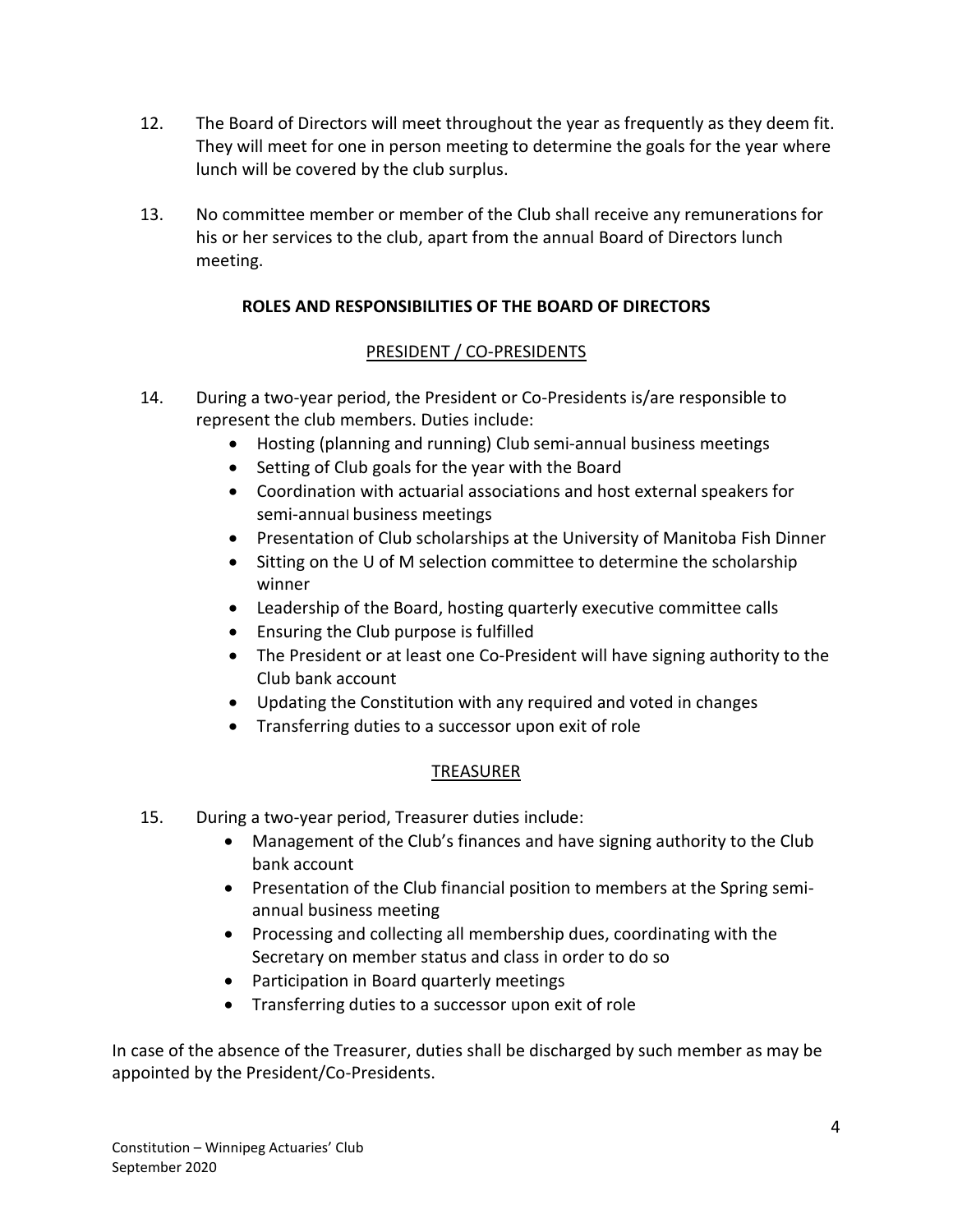#### SECRETARY

- 16. During a two-year period, the Secretary duties include:
	- Maintaining the Club's website
	- Documenting meeting minutes and distributing all Club communications including email voting to members
	- Keeping record of members and emails
	- Providing RSVP information gathered for all meetings to Board member leading the event
	- Participation in Board quarterly meetings
	- Transferring duties to a successor upon exit of role

In case of the absence of the Secretary, duties shall be discharged by such member as may be appointed by the President/Co-Presidents.

In the case of the same member being elected as both Secretary and Treasurer, the position can be referred to as the Secretary/Treasurer position.

## MEMBER AT LARGE

- 17. During a two-year period, the Members at Large duties include:
	- Supporting the planning and running of business meetings
	- Leading coordination of two networking events, one lead by each Member at Large
	- Transferring duties to a successor upon exit of role

In case of the absence of the Member at Large, duties shall be discharged by such member as may be appointed by the President/Co-Presidents.

## **VOTING ELIGIBILITY**

18. Any member who has not withdrawn from membership nor has been suspended nor expelled as herein provided shall have the right to vote at any meeting of the Club or through email voting procedures.

## **MEETING VOTING PROCEDURES**

19. Membership can vote a change to the constitution, make a decision for use of surplus, vote in Board of Director position elections or make any other club related decision using the following meeting voting procedures.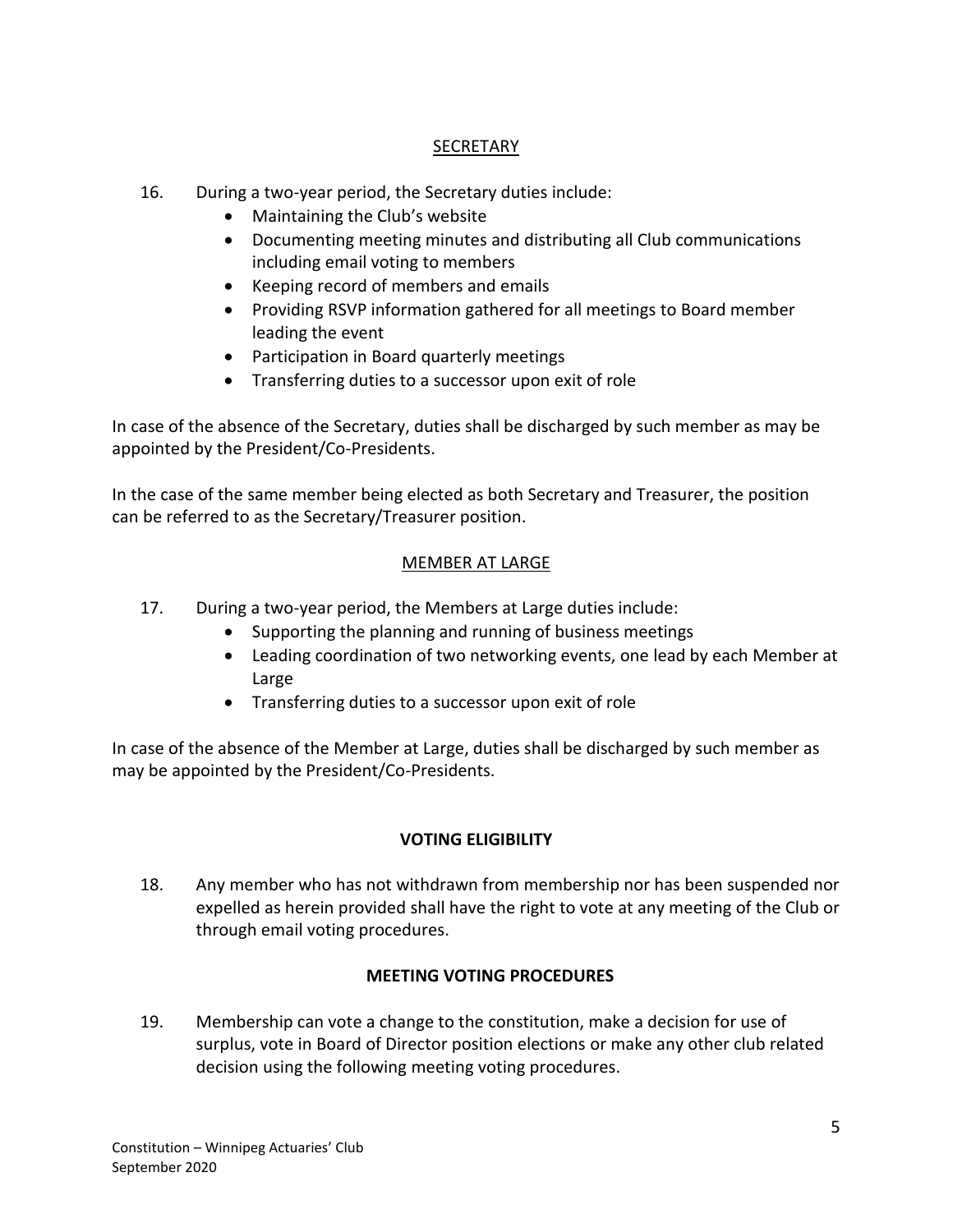Meeting Voting Procedures:

- (a) A motion and a seconder to the motion must be made to begin a vote.
- (b) A quorum for the transaction of any meeting vote shall be defined as the number of members in attendance
- (c) Approval of a meeting vote requires a majority vote, except for the establishment of another Committee, which requires the approval of two-thirds of the members present at the meeting.

## **EMAIL & LIVE POLLING VOTING PROCEDURES**

20. Membership can vote on a change to the constitution, make a decision for use of surplus, vote in Board of Directors position elections or make any other club related decision using the following email/live polling voting procedures to improve the speed with which decisions can be made and implemented without the restriction to in-person meeting requirements.

Email Voting Procedures:

- (a) Email votes are distributed to all members with a valid email address.
- (b) A supermajority equal to 75% of email voting members is required to approve a change.

Live Polling Voting Procedures:

- (a) Poll Questions are distributed to all members in attendance
- (b) A supermajority equal to 75% of member respondents is required to approve a change.

#### **BORROWING POWERS**

21. The Club is hereby prohibited from borrowing money.

#### **FISCAL YEAR**

22. The fiscal year for the club shall be the year ending December  $31^{st}$ .

#### **AUDITING**

23. The books, accounts and records of the Treasurer or Secretary/Treasurer shall be reviewed at least once each year by a duly qualified accountant, or by one (1) member of the Club elected for that purpose at the Spring Semi-Annual Meeting. A complete and proper Statement of the standings of the books for the previous year shall be submitted by the Treasurer or Secretary/Treasurer before the Fall Semi-Annual Meeting of the Club and presented at the Fall Semi-Annual Meeting of the Club.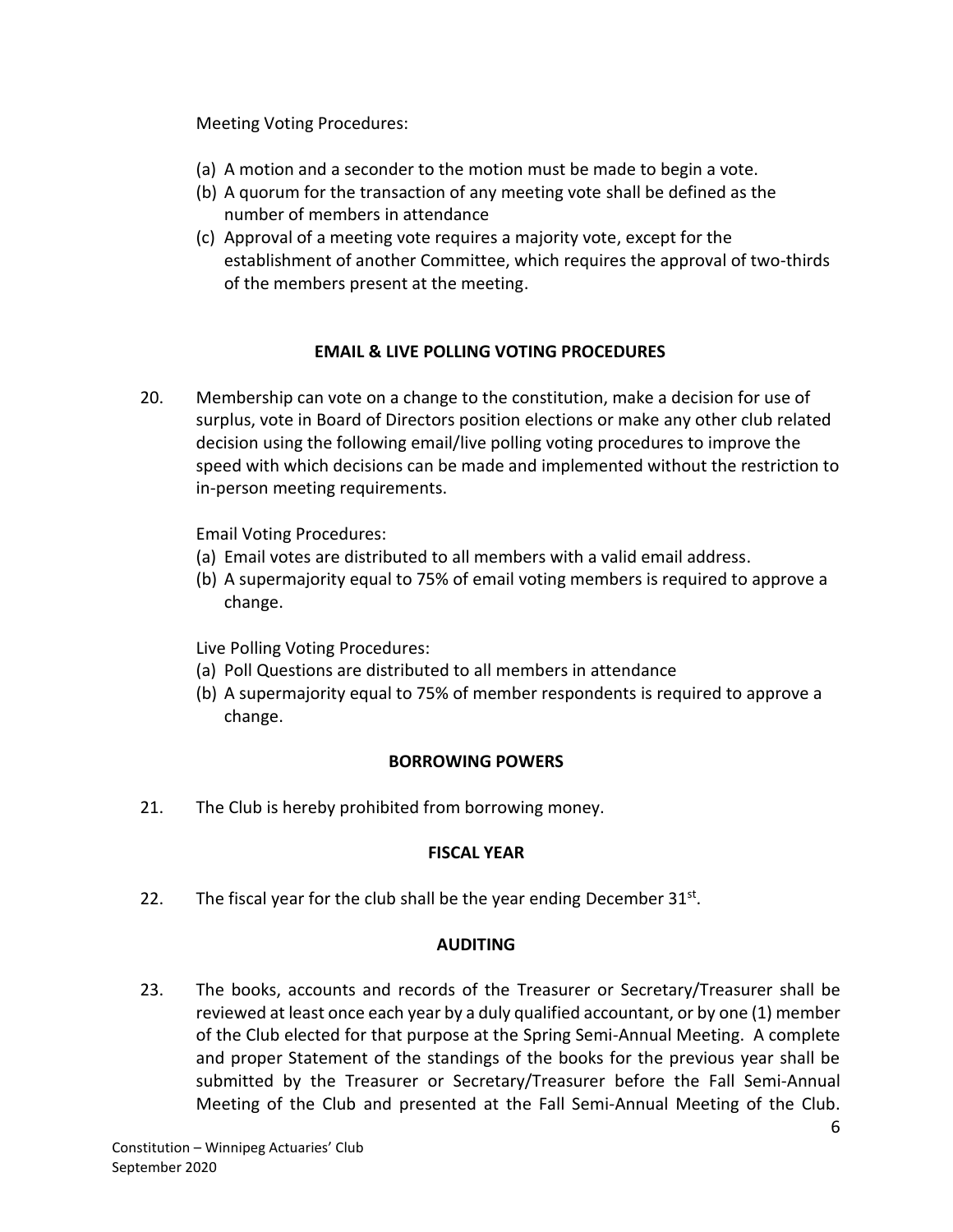Transfer and review of club books, accounts and records by email is acceptable. The presentation of the books, accounts and records at the Fall Semi-Annual meeting should be summarized and allow for questions of members without taking a focal point of the meeting away from valuable networking and CPD time.

24. The books and records of the Club may be inspected by any member of the Club at any time, upon giving reasonable notice and arranging a time satisfactory to the Treasurer or Secretary/Treasurer.

#### **WINDING-UP**

25. Upon a winding-up, amalgamation or dissolution of the Club, all of its assets and accumulated income shall be donated to the University of Manitoba to fund future Manitoba math contest prizes.

#### **AMENDMENTS**

- 26. This Constitution may be rescinded, altered or added to by a Special Resolution made at any meeting of the Club on the concurrence of at least two thirds (2/3) of the members present provided notice of the proposed change has been sent to each member that resides in the Province of Manitoba, such notice to be provided at least ten (10) days prior to the meeting.
- 27. No change to the Constitution, including the adoption of this Constitution, shall be valid unless signed by a member of the Board of Directors.

#### **OWNERSHIP**

28. The President or Co-Presidents are responsible owners of the Constitution. History of Ownership is listed below since constitution development in 2020.

2020 – Julia Gudmundson & Gordon Yestrau

#### **INTERPRETATION**

29. In the event of any dispute as to the meaning of any article heretofore or hereafter passed, the interpretation of the President or Co-Presidents shall be final and conclusive.

Dated this 22nd day of September, 2020, Note: the constitution from which this copy was derived was dated September 2020.

| <b>BOARD OF DIRECTORS</b> |                                         |
|---------------------------|-----------------------------------------|
| Name, Title, Signature    | <b>Email Address &amp; Phone Number</b> |